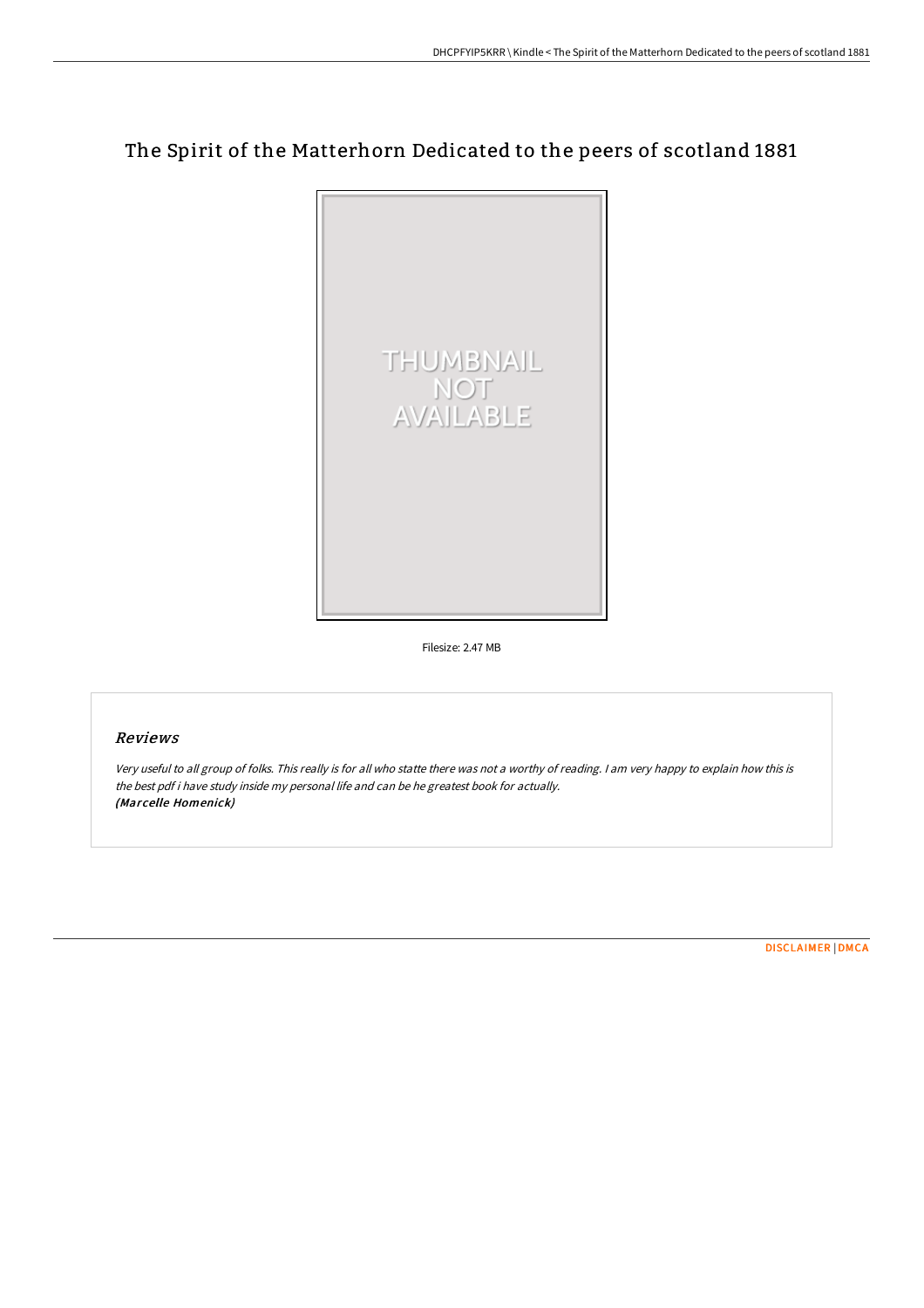### THE SPIRIT OF THE MATTERHORN DEDICATED TO THE PEERS OF SCOTLAND 1881



To save The Spirit of the Matterhorn Dedicated to the peers of scotland 1881 eBook, make sure you access the button under and download the ebook or have accessibility to other information which are in conjuction with THE SPIRIT OF THE MATTERHORN DEDICATED TO THE PEERS OF SCOTLAND 1881 ebook.

2013. Softcover. Condition: New. 35 Lang: - English, Pages 35, Print on Demand. Reprinted in 2013 with the help of original edition published long back [1881].This book is Printed in black & white, sewing binding for longer life with Matt laminated multi-Colour Soft Cover, Printed on high quality Paper, re-sized as per Current standards, professionally processed without changing its contents. As these are old books, we processed each page manually and make them readable but in some cases some pages which are blur or missing or black spots. If it is multi volume set, then it is only single volume. We expect that you will understand our compulsion in these books. We found this book important for the readers who want to know more about our old treasure so we brought it back to the shelves. (Any type of Customisation is possible). Hope you will like it and give your comments and suggestions. Language: English.

⊕ Read The Spirit of the [Matterhorn](http://bookera.tech/the-spirit-of-the-matterhorn-dedicated-to-the-pe.html) Dedicated to the peers of scotland 1881 Online B Download PDF The Spirit of the [Matterhorn](http://bookera.tech/the-spirit-of-the-matterhorn-dedicated-to-the-pe.html) Dedicated to the peers of scotland 1881